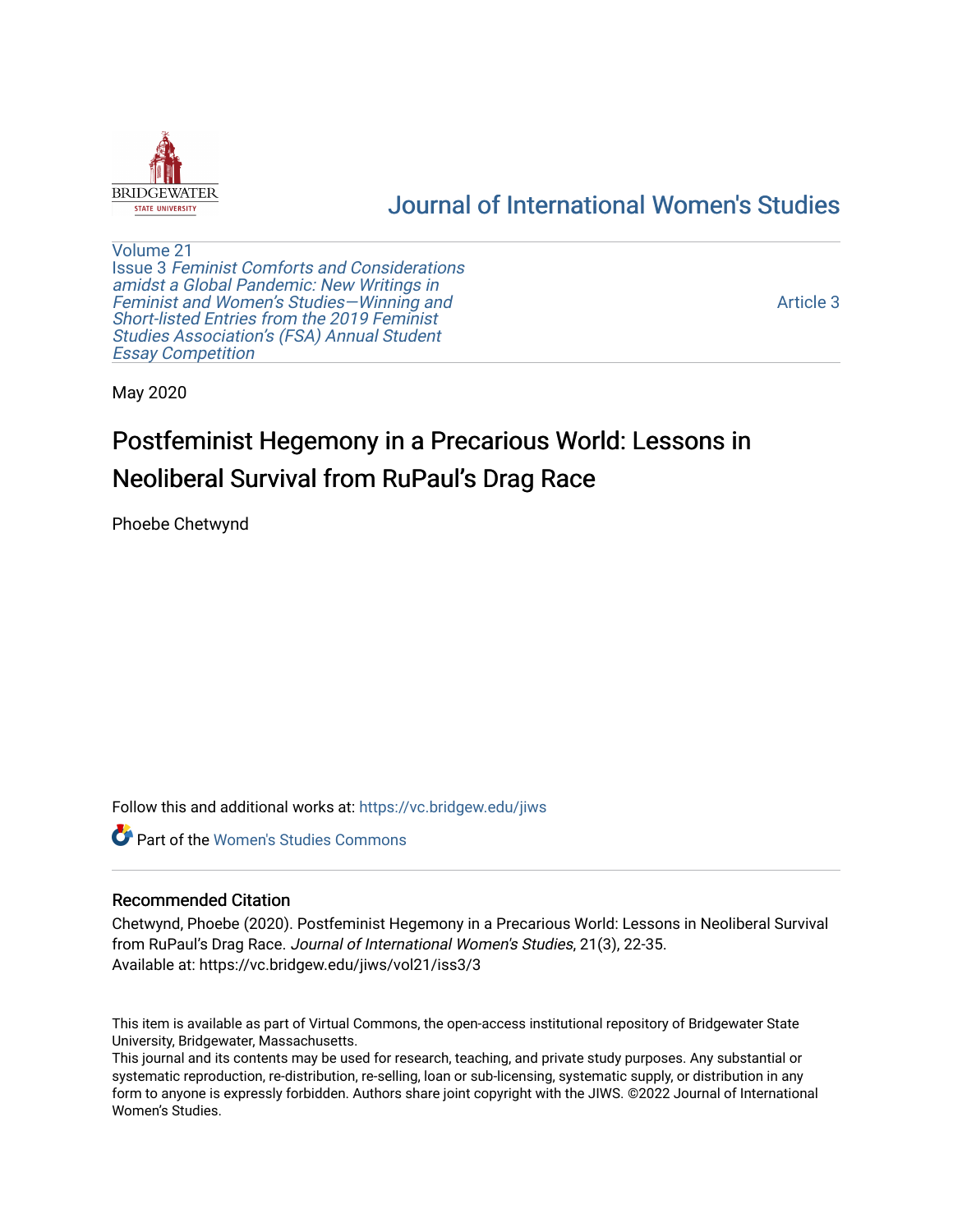#### Chetwynd: Postfeminist Hegemony in a Precarious World

This journal and its contents may be used for research, teaching and private study purposes. Any substantial or systematic reproduction, re-distribution, re-selling, loan or sub-licensing, systematic supply or distribution in any form to anyone is expressly forbidden. ©2020 Journal of International Women's Studies.

### **Postfeminist Hegemony in a Precarious World: Lessons in Neoliberal Survival from**  *RuPaul's Drag Race*

By Phoebe Chetwynd<sup>[1](#page-1-0)</sup>

#### **Abstract**

The popularity of the reality television show *RuPaul's Drag Race* is often framed as evidence of Western societies' increasing tolerance towards queer identities. This paper instead considers the ideological cost of this mainstream success, arguing that the show does not successfully challenge dominant heteronormative values. In light of Rosalind Gill's work on postfeminism, it will be argued that the show's format calls upon contestants (and viewers) to conform to a postfeminist ideal that valorises normative femininity and reaffirms the gender binary. Through its analysis of *RuPaul's Drag Race,* I further intend to develop our understanding of the relationship between neoliberalism and postfeminism. It will be argued that neoliberalism conditions postfeminism and yet at the same time neoliberalism is in some ways dependent on postfeminism for its own survival. Thus, this paper will demonstrate the importance of caution with regard to superficially subversive cultural objects in an era which has witnessed the increasing entanglement of progressive and regressive politics.

*Keywords: RuPaul's Drag Race,* postfeminism, neoliberalism, drag, precarity theory, consumerism

#### **Introduction**

Since the 1990s, postfeminism has become an increasingly important concept as theorists seek to make sense of the complex and often contradictory discourses about women in the media. Rosalind Gill defines postfeminism as a 'sensibility', characterised by narratives of empowerment, self-surveillance, sexualisation and consumerism (2007, p. 149). In other words, postfeminist media culture renders some feminist narratives more visible whilst at the same time allowing misogynistic narratives to persist and even intensify. Further, Gill argues that postfeminism should not be understood only through its relationship to feminism but also through its relationship to neoliberalism (2017, p. 606). Neoliberalism emerged in response to the Keynesian project of state intervention, instead prioritising the free market in all economic and political policy (Brown, 2015, p. 31). This paper will follow Wendy Brown in understanding neoliberalism to be not only a governmental policy but also 'a widely and deeply disseminated rationality' that 'transmogrifies every human domain and endeavour along with humans themselves according to a specific image of the economic' (2015, pp. 9–10). In other words, neoliberalism produces new forms of subjectivity whereby subjects understand themselves as a form of human capital that needs to be constantly improved in order to be better able to compete (Brown, 2015, p. 33). Gill underlines the striking similarity between the ideal neoliberal subject and the ideal postfeminist subject – notably in that the individual is constituted as an entrepreneurial actor (2007, p. 163). Research on

<span id="page-1-0"></span><sup>&</sup>lt;sup>1</sup> Phoebe Chetwynd is a master's student at King's College London. Her research focuses primarily on francophone literature and critical theory as well as intersectional feminism and neoliberalism.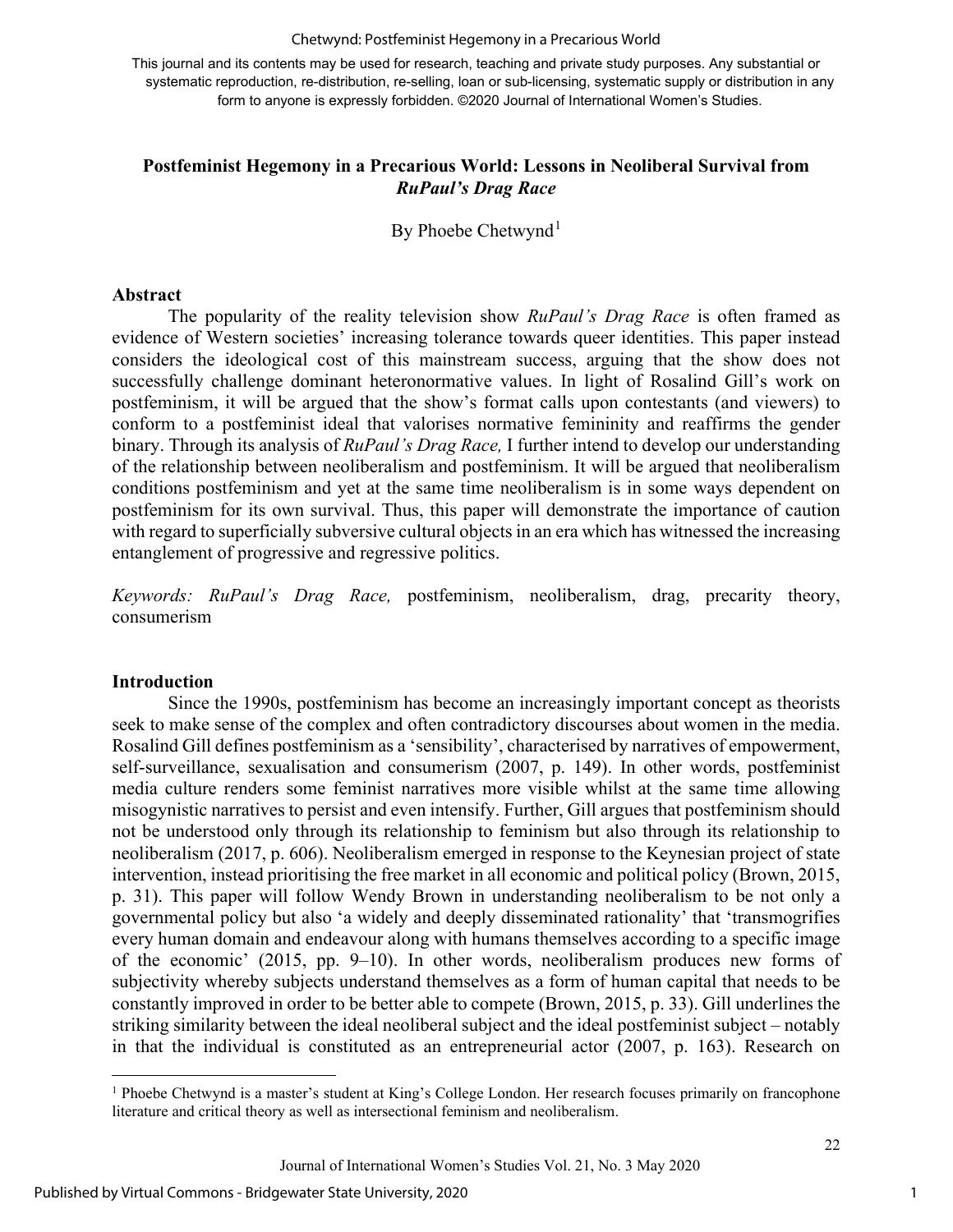postfeminist media culture initially focussed on cultural objects such as *Sex and the City* or *Bridge Jones's Diary* – objects that presented the postfeminist subject as white, middle class and straight. Recently, research has turned from these classic postfeminist case studies to consider how postfeminism affects minority identities. This has included research on women of colour (Butler, 2013), transnational postfeminism (Dosekun, 2015), homosexual postfeminist men (Genz and Brabon, 2009) and lesbian brides on television (McNicholas Smith and Tyler, 2017). Despite these developments, Gill suggests that the relationship between postfeminism and gender nonconforming or trans\* identities requires greater theorisation (2017, p. 615).

This paper intends to respond to this call through an ideological analysis of the reality television show *RuPaul's Drag Race* (*RPDR*). Understandings of drag are varied and shifting but within the show drag is understood to be a queer art form in which people transform themselves into their drag persona (Schottmiller, 2017, p. 23). The show predominantly depicts contestants who specialise in performing femininity: drag queens. Therefore, an analysis of *RPDR* as a postfeminist cultural object will raise questions about the kinds of femininity privileged on the show. Further, because the contestants are understood to transform into their (feminine) drag persona, this analysis will also interrogate how the show both denaturalises gender and at the same time reaffirms a stable gender binary. *RPDR* follows a traditional reality television competition format: the contestants compete in challenges and one is eliminated each week until only 'America's Next Drag Superstar' remains. Decisions are made by two regular judges RuPaul – a celebrity drag queen – and his close friend Michelle Visage (since Season 3) alongside a range of guest judges.<sup>[2](#page-2-0)</sup> The show has become increasingly popular with both queer and straight audiences and this has been accompanied by growing academic attention. Most notably, two collections of essays have been published: *RuPaul's Drag Race and the Shifting Visibility of Drag Culture*  (2017) and *The Makeup of RuPaul's Drag Race* (2014). The essays in both books tend to focus on issues of identity politics and representation within the show – and this is characteristic of *RPDR*  scholarship generally (Schottmiller, 2017, p. 127). The work of Carl Schottmiller (2017) and Lori Hall-Araujo (2016) is a key exception to this trend: both authors focus on camp, parody and consumer capitalism in the show. This paper intends to draw together these two strands of *RPDR*  scholarship in order to more fully consider how neoliberal capitalism colonizes minority identities.

To this end, I will engage in a close textual analysis of Seasons 6 and 10 so that the show's ideological underpinnings can be properly assessed. These two seasons were chosen because they were made after the format of the show had stabilised and yet remain sufficiently temporally distant for developments to be identified. In the first place, this paper will consider the format of *RPDR* in light of Judith Butler's claim that 'drag may well be used in the service of both the denaturalisation and the reidealization of hyperbolic heterosexual gender norms' (2011, p. 85). It will be argued that at the same time as it denaturalises gender, the show calls upon both viewer and contestant to conform to a postfeminist feminine ideal. The following three sections will explore what this interpellation reveals about the relationship between neoliberalism and postfeminism. It will be argued that a comparative analysis of Seasons 6 and 10 highlights an increasing dependence on a psychological register of dispositions for survival in neoliberal society. Moreover, it will be suggested that these same dispositions ensure the survival of neoliberal society because they minimise dissent. Finally, I will propose a second psychological register, predicated on the gendered internalisation of unhappiness, which works in tandem with Gill's register to secure the survival of neoliberal society. It will be concluded that postfeminism and neoliberalism have a reciprocal relationship to each other: postfeminism is conditioned by the needs of neoliberal

<span id="page-2-0"></span><sup>&</sup>lt;sup>2</sup> This paper will follow *RPDR* in using masculine pronouns for RuPaul and feminine pronouns for the contestants.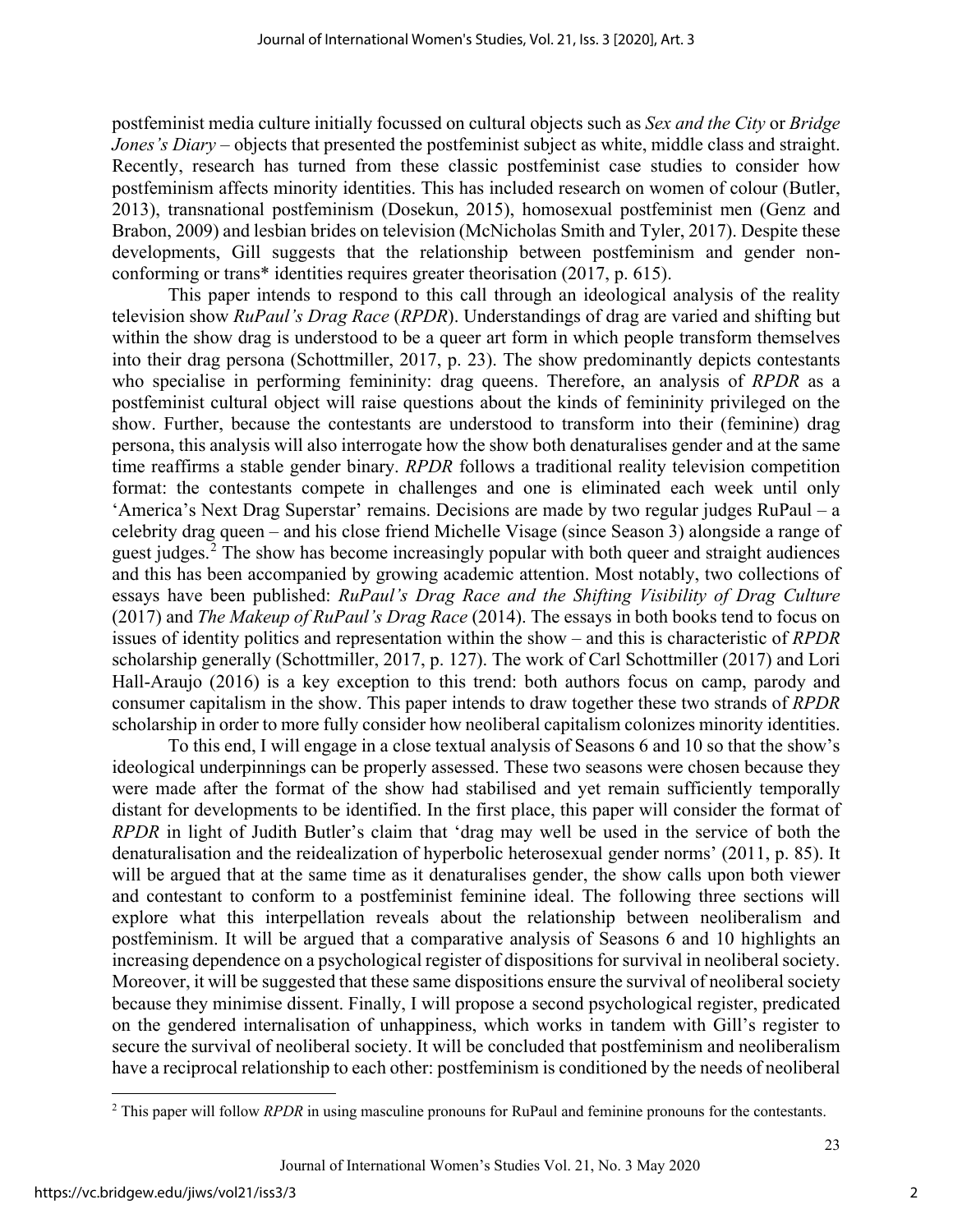society and the two postfeminist psychological registers contribute to the survival of neoliberal society.

#### *RuPaul's Drag Race:* **Establishing a postfeminist feminine ideal**

Gill identifies three 'lives' of postfeminism: the cultural, the affective and the psychic. The cultural life refers to the way in which postfeminism has saturated contemporary media culture, becoming more and more hegemonic since the 1990s (Gill, 2017, p. 606). The judges in *RPDR*  establish rules of 'realness' – standards by which the feminine illusion of drag is deemed to be authentic. In some ways, these rules draw attention to the social constitution of femininity, thereby denaturalising gender norms. And yet, Butler notes that this denaturalisation may be 'in the service of a perpetual re-idealization' of a feminine ideal (2011, p. 89). An analysis of the rules of realness established within *RPDR* reveals a privileging of a normatively attractive femininity. This can be seen in the judge's attitudes to slim queens, for example when Courtney Act is told by RuPaul: 'Body: 10, Couture: 6' (S06E02).[3](#page-3-0) Later in the series, RuPaul warns the contestant 'it's a cliché but you're resting on pretty, don't be a cliché, my dear' (S06E06). Ami Pomerantz argues that 'don't rest on pretty' is 'not a problematic remark in itself but since Michelle saves this critique for skinny queens, she reveals what "pretty" really means to her' (Pomerantz, 2017, p. 110). Indeed, significant emphasis is placed on an hourglass figure throughout the show. Although the judges approve of her look, The Vixen is criticised for not wearing a waist cincher: 'Imagine that thing just sucked all the way in' (S10E05). This focus on a slim and normatively attractive femininity demonstrates Gill's claim that in postfeminist media culture the body is 'a defining feature of womanhood' (2017, p. 616).

The importance of the body to the postfeminist feminine ideal brings us to consider the potential essentialism of this emphasis – particularly in a show that claims to represent the queer community. The show largely understands drag to be transformative – often, a transformation from a male-presenting contestant to a feminine drag persona. Indeed, RuPaul continues to use the catchphrase 'Gentlemen start your engines, and may the best woman win!' despite the fact that there have been several openly trans<sup>\*[4](#page-3-1)</sup> or gender non-conforming contestants. Indeed, those contestants that choose to blur the boundaries between genders may face criticism: Laganja Estranja is critiqued because 'I need more fish from you on stage, I felt like it was boy' whereas Kelly Mantle is praised because her outfit is 'very feminine and I like that' (S06E01). Remarks such as these suggest that *RPDR* represents a 'flexibilization of sexual politics' whereby 'certain guises of homosexuality have been included into what is considered "normal,"' leaving other sexual identities – in this case gender non-conforming identities – to remain marginalised' (Ludwig, 2016, p. 419). Thus, the extended postfeminist hegemony may be explained in terms of the normalisation of gender identities that do not challenge the gender binary – whilst those identities that threaten these norms are marginalised. Therefore, while the rules of realness in *RPDR* may denaturalise femininity in some ways, the judging seems to idealise a postfeminist femininity that is normatively attractive and remains within the gender binary.

In addition to her theorisation of the cultural life of postfeminism, Gill's more recent work introduces the notion of a postfeminist psychological register – made up of a psychic life and an

<span id="page-3-0"></span><sup>&</sup>lt;sup>3</sup> Due to the repetition of episode names across seasons, this paper will refer to episodes through season number and episode number to avoid confusion. A list of episodes used, and their full titles can be found in the references at the end.

<span id="page-3-1"></span><sup>4</sup> Trans\* is an umbrella term that refers to all gender identities that are not cis-gender.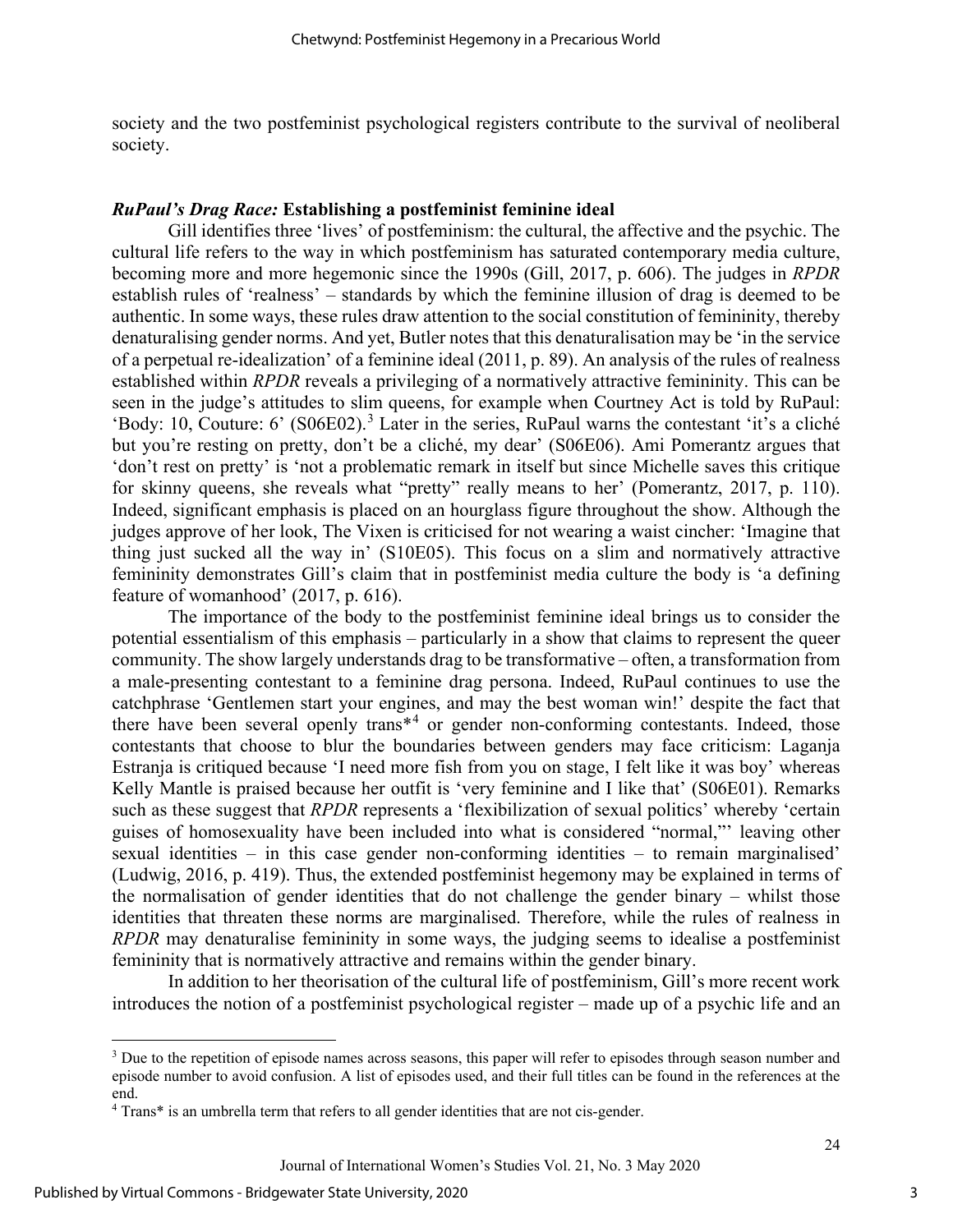affective life. Firstly, the psychic life refers to the way in which women are exhorted to participate in a constant process of self-transformation, such as becoming confident or becoming happy (Gill, 2017, p. 618). Affirmations of self-love are part of the rhythm of *RPDR*, exemplified by the fact that every episode ends with RuPaul saying 'if you can't love yourself, how in the hell you gonna love somebody else?' That this is a Foucauldian technique of the self can be seen through RuPaul's emphasis on self-love as an ongoing labour: 'Loving yourself, it really takes a daily practice' (S06E12). The guest judges reinforce this message: for example, when Khloe Kardashian declares 'I want to be a better version of me, that takes constant work' (S06E02). In this way, both the contestants and the viewers are called upon to ask themselves questions such as 'how high is your happiness quotient? Are you comfortable in your own skin?' (Gill, 2017, p. 618). Secondly, the affective life of postfeminism 'works by attempting to shape what and how women are enabled to *feel* and how their emotional states should be presented' (Gill, 2017, p. 618). Notably, contestants are encouraged to minimise negative mental attitudes such as rage, insecurity or vulnerability. For example, when Eureka performs poorly, she says, 'I won't disappoint you again, I'm sorry' and RuPaul replies 'don't be sorry, be fierce' (S10E02). The eye-level shot of RuPaul's face when he says these words means that he appears to be addressing the viewer, so that both the contestants and the audience are called upon to display a positive mental attitude and exclude negative emotions that may undermine the 'effort' to become happy.

Furthermore, through a comparison of Seasons 6 and 10, it seems that this exhortation to display a positive mental attitude has intensified. In Season 6, Trinity K. Bonnet suffers from insecurity throughout her time on the show but is encouraged by RuPaul to develop her selfconfidence: 'I know what you're capable of […] Don't let the moment pass you by' (S06E08). By contrast, in Season 10, Eureka is threatened that 'if you don't get out of your head, your head's gonna send you home' (S10E02). Although Eureka overcomes her insecurity and succeeds on the show, her fellow contestant The Vixen is unable to overcome her rage and insecurity. Her eventual elimination is foreshadowed in the episode by multiple shots of her face displaying negative emotions, which leads the viewer to identify negative mental attitude with failure (S10E08). This comparison suggests that a display of positive mental attitude is now required for success on the show, thereby calling upon both viewer and contestant to associate negative mental attitude with failure. In this way, the femininity valorised by the judges is not only normatively attractive but also entrepreneurial and resilient.

#### **Survival in neoliberal society**

Gill argues that postfeminism 'is becoming increasingly dependent upon a psychological register build around cultivating the "right" kinds of dispositions for surviving in neoliberal society' (2017, p. 606). In other words, neoliberal society is so profoundly unequal that some subjects lead more precarious lives than others because political and social institutions fail to support them (Butler, 2004, p. 20). This psychological register therefore gives precarious subjects the means of survival: the 'resilient subject is one who can absorb the impact of austerity measures and continue to be productive' (Bracke, 2016, p. 61). Through its editing, *RPDR* calls upon precarious subjects to be resilient and to recover from the effects of their marginality. Notably, the show juxtaposes the dressing room scenes, during which contestants share their experiences of marginality, with the scenes of the runway when the contestants are displaying the resilient and confident postfeminist feminine ideal. This means that 'queens who seconds before appeared vulnerable and sensitive in the dressing room lights emerge as bold visions of dragged-out glamour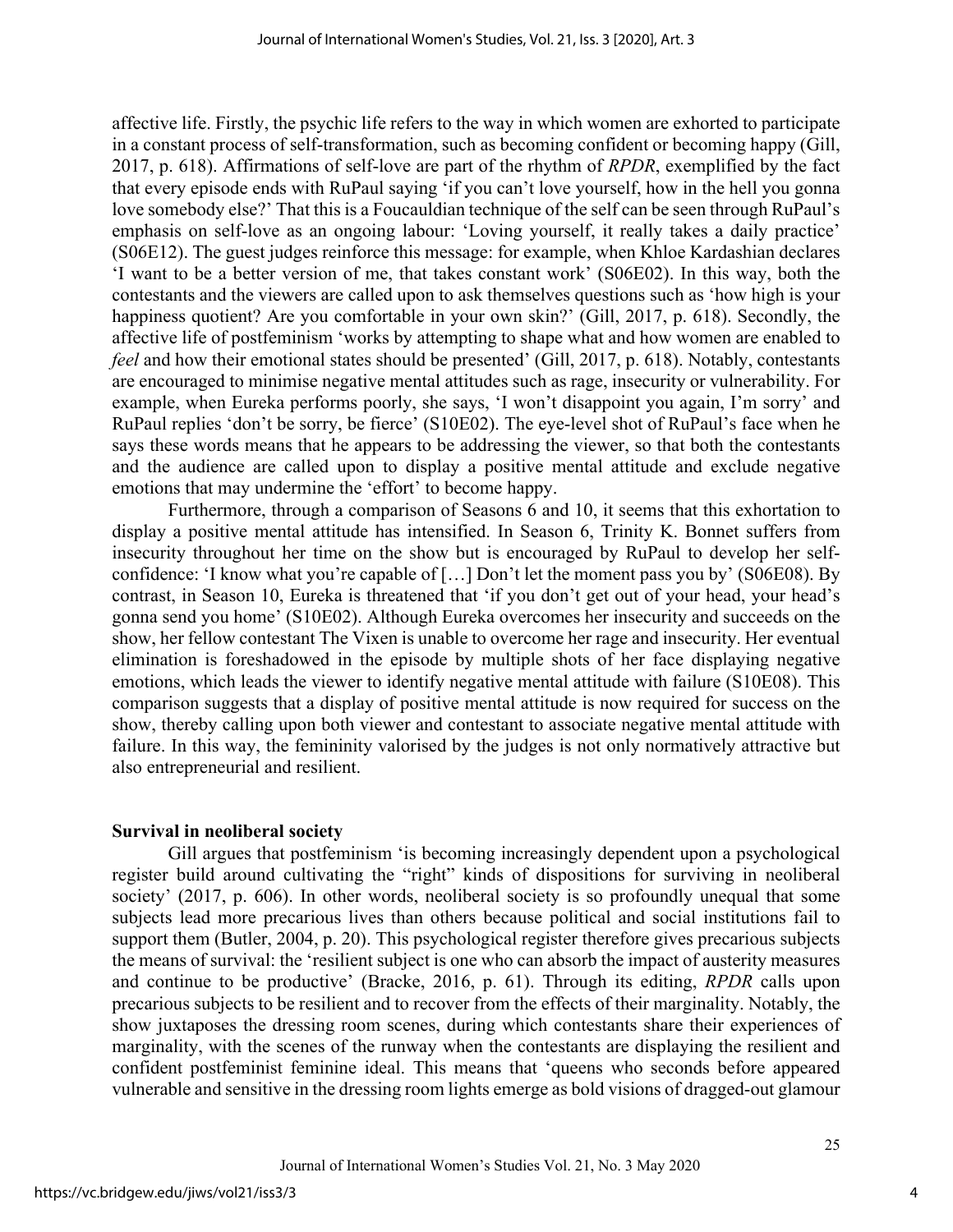and charisma on the main stage, strutting confidently towards the judges' (Yudelman, 2017, pp. 20–21). For example, Monique Hart expresses how scared she is of engaging in political drag in a former slave state: 'I didn't want to come back and just get shot' (S10E07). Yet this expression of marginality is foreclosed by the immediate juxtaposition with the runway so that symbolically both viewer and contestant are called upon to absorb and recover from the effects of inequality.

Gill argues that this is gendered: there is no 'parallel outlawing of male vulnerability – or indeed even of claims to victimhood' (2017, p. 619). In some ways this claim is borne out through *RPDR*: the scenes of vulnerability in the dressing room are always when the contestants appear most masculine whereas on the runway the contestants appear at their most feminine. For example, Bianca Del Rio opens up about her learning experience on the show and how proud she is of Trinity K Bonnet for overcoming her anxiety (S06E07). In this scene, shots of Bianca and Trinity beginning their makeup are interspersed with their reflections on the situation completely out of drag so that their vulnerability occurs when they appear most masculine. This is immediately juxtaposed with the runway scene when RuPaul and the contestants are presenting as feminine. Similarly, in Season 10, The Vixen and Asia O'Hara discuss The Vixen's anger and how their emotions come from their experiences of growing up as queer people of colour. Asia attempts to understand The Vixen, saying 'she is still that kid struggling to prove that she's worthy of being heard and being loved' and then the two contestants hug, a rare expression of emotional vulnerability for The Vixen (S10E08). Again, this moment of vulnerability is juxtaposed with the runway and a depiction of confident resilient femininity. This suggests that the neoliberal valorisation of individualism and resilience have provoked a profound shift in how society envisions femininity: where once the idealised femininity was framed as fragile and vulnerable, the ideal postfeminist femininity appears to be resilient and confident (Bracke, 2016, p. 67).

However, the myriad minorities represented on *RPDR* allow for Gill's claim to be nuanced: perhaps it is not just women that are exhorted to display positive mental attitude but many kinds of precarious subjects. For instance, The Vixen identifies her rage as stemming from her experience as a queer person of colour in the south side of Chicago. This rage leads her into conflict with Eureka, a white and middle-class contestant and the tension eventually spills onto the main stage in front of the judges. While the judges criticise The Vixen, saying that there is 'a clear reason' for why her fellow contestants do not like her, they ignore the part that Eureka had to play in this conflict (S10E07). This suggests a racialisation of resilience so that many precarious subjects may face pressure to display positive mental attitude. Furthermore, although *RPDR*  establishes and encourages a feminine ideal, the contestants themselves do not necessarily identify as women. Therefore, we can also understand members of the queer community as facing pressure to display resilience. For example, Adore Delano opens up to RuPaul about the abuse she faced from her father for displaying feminine characteristics as a child. RuPaul responds with an exhortation to absorb this pain and recover: 'A bone in the place it was broken, after it heals that becomes the strongest place on the bone' (S06E12). This suggests that all precarious subjects may be called upon to display a greater level of resilience or confidence simply because they may face greater inequality and injustice in neoliberal society.

Finally, it will be suggested that a reaffirmation of the gender binary can itself be understood as a tool for survival because 'neoliberal governing structures in the post-9/11 era relegate […] gender-nonconforming bodies to the margins of society, with their gender ambiguity creating uncertainty for authorities and thus opening up these bodies to increased surveillance and governing' (Quinan, 2017, p. 155). This is perhaps most striking with the example of Milk, a genderqueer contestant who often performs in androgynous drag. In her first runway appearance,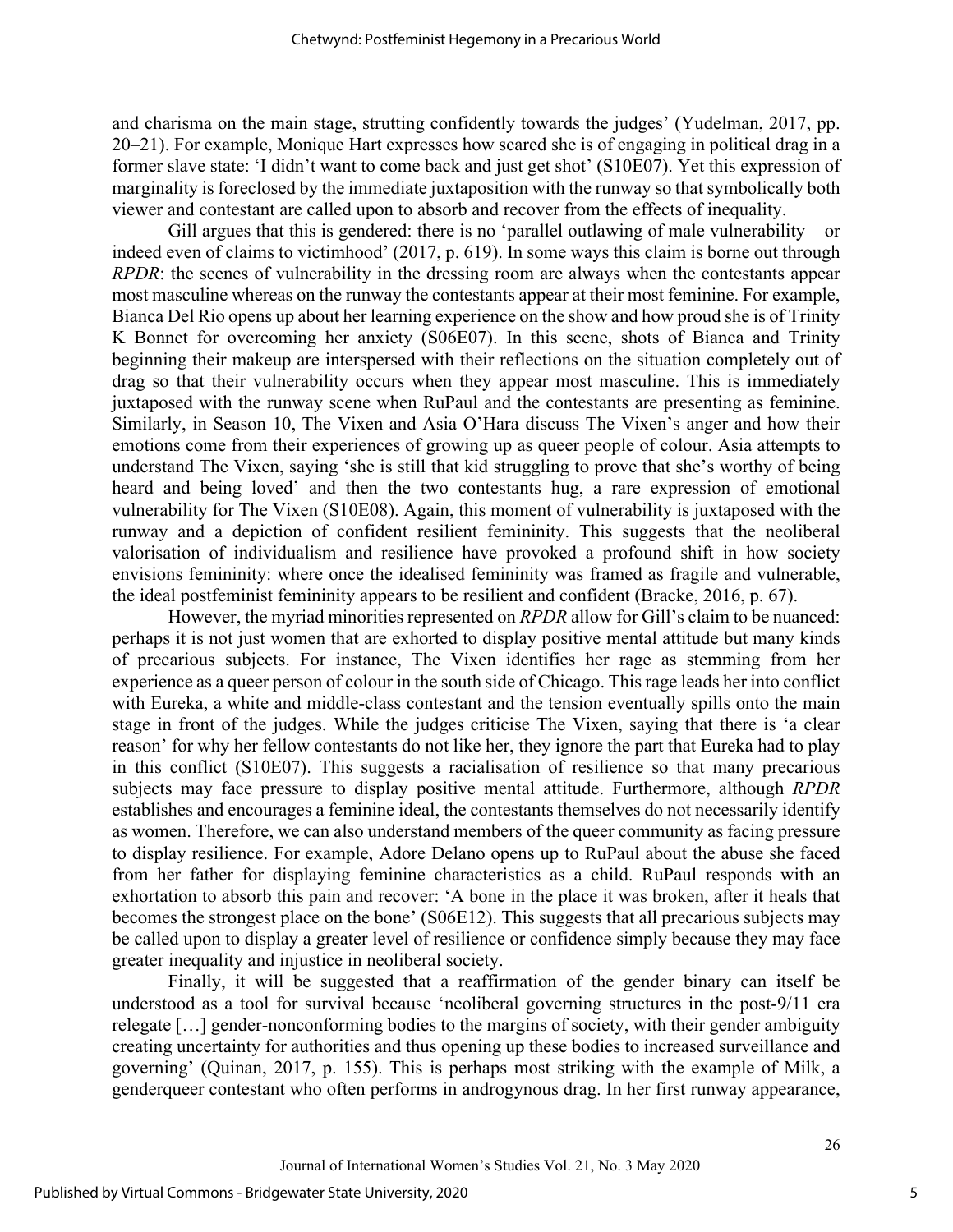the contestant is told by Santino Rice that she 'could have left off the beard because really the whole ensemble looks like a million dollars' (S06E02). Although this appears to be praise, Milk is wearing a conventionally feminine dress, thereby suggesting to the competitors – and to the viewer – that it is better to remain within the gender binary. Milk faces increased surveillance within the show due to her failure to conform to *RPDR*'s expectations of drag: 'Part of me is extremely offended that you would come out here in a suit, part of me thinks it's genius' (S06E05). The hesitation Visage shows with this comment highlights to Milk, her fellow contestants and the viewer that you will face extra challenges if you step outside of the gender binary. The following episode, Milk is enthusiastically praised for her elements of her attempt to appear more feminine: 'It's great to see you with pretty makeup on' (S06E06). In this way, the postfeminist reassertion of the gender binary can be understood as a disposition for survival that teaches postfeminist subjects to conform to social norms. It seems, then, that postfeminism constitutes precarious subjects to be able to survive inequality and to conform to pre-existing social norms. This draws out one aspect of the relationship between postfeminism and neoliberalism: the postfeminist feminine ideal seems to be partly conditioned by the dispositions required for survival in a deeply unequal neoliberal world.

#### **Survival of neoliberal society**

*RPDR* highlights a further dimension to the relationship between postfeminism and neoliberalism: the postfeminist attitudes that allow the individual to survive in neoliberal society also allow for the survival of neoliberal society. This section will discuss the show's valorisation of empowerment, individualism and resilience in terms of a retreat from notions of structural dissent. In the first place, *RPDR* can be understood to demonstrate an 'entanglement of feminist and anti-feminist ideas' (Gill, 2007, p. 161) because even as the rules of realness call for a postfeminist, resilient and confident femininity, the show continues to use misogynistic slang and jokes. Notably, the show calls upon its contestants to display 'Charisma, Uniqueness, Nerve and Talent', which spells out a pejorative term for the vagina. The heteronormativity of this catchphrase is demonstrated when RuPaul says: 'It's that time of the competition when your Charisma Uniqueness Nerve and Talent could really use some fresh meat' (S06E09). Here, we see a reaffirmation of heterosexuality as the norm, and of sexist slang, which contrasts with the exhortation to confidence found in the catchphrase itself. Similarly, the show consistently uses the word 'fishy' to describe contestants whose drag aims to be realistic, whilst referring pejoratively to the odour of the female genitalia (Brennan and Gudelunas, 2017, p. 4). Thus, despite its progressive and subversive trappings, *RPDR* 'makes drag safe and confines gender transgression within heteronormative discourses as well as binary codes' (Kohlsdorf, 2014, p. 71).

Further, the emphasis on *self*-transformation is profoundly damaging to the potential for socio-political change: 'Internally focussed and individualised strategies of psychic labour go hand in hand with a turning away from any account of structural inequalities' (Gill and Orgad, 2015, p. 333). This can be seen when guest judge Kardashian critiques Darienne Lake, saying: 'I have a very big camel toe, my puss is large and in charge, I embrace it though, but I cannot have ruching in front of my body because it's just going to accentuate my puss' (S06E02). Kardashian claims to embrace her difference even as she encourages the contestant to conceal her deviance from the '"normal" vulva [that] is "small, neat, and tidy," with "invisible" labia minora' (Braun, 2017, p. 71). We see that the contestant is encouraged to be confident without challenging the social norms that lead to insecurity. Moreover, Kardashian frames her critique in terms of her own cis-gender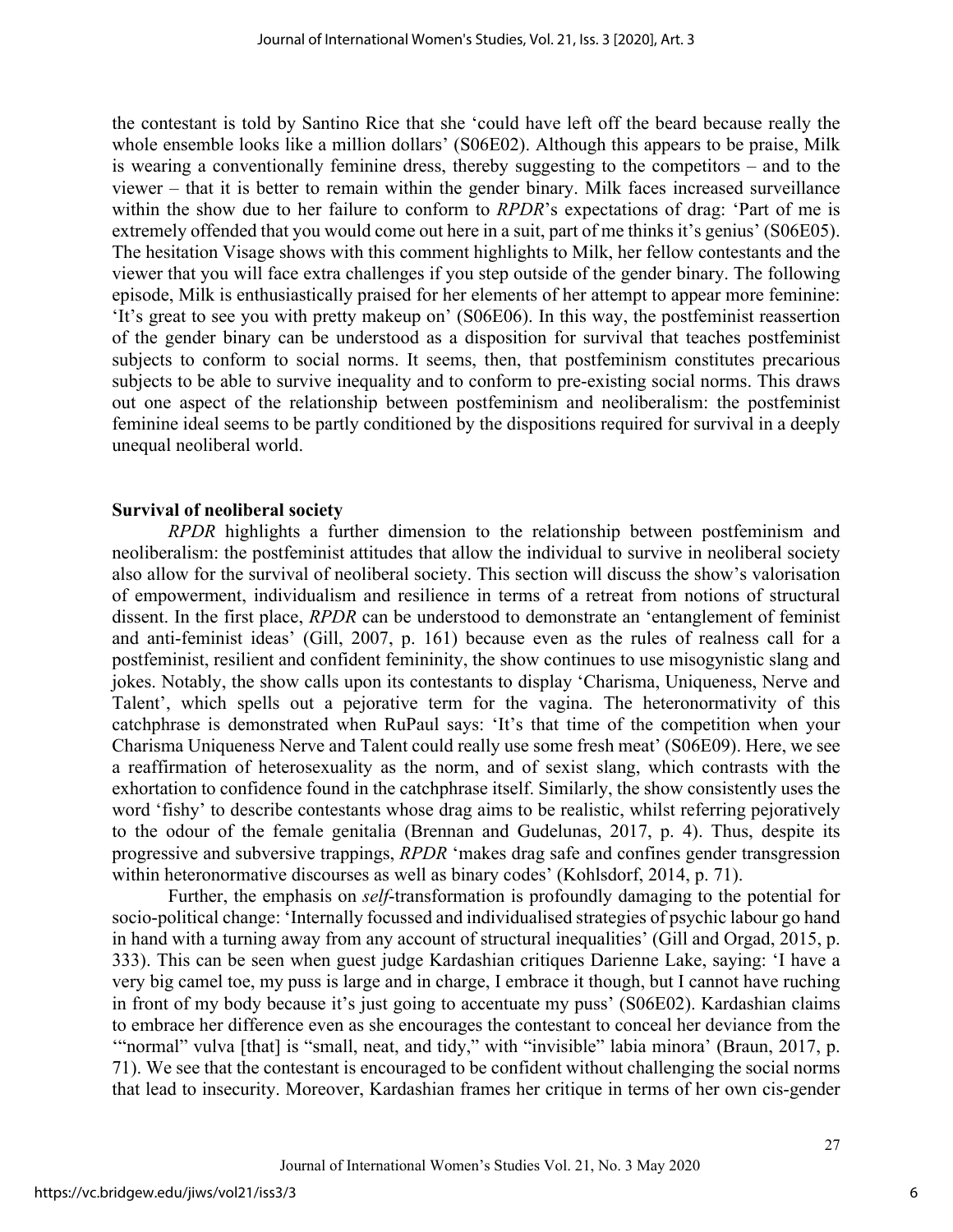female body, which calls upon viewers identifying as women to follow this advice. In Season 10, the contestants are asked to portray the good version of themselves and the evil, negative version. The praise that Eureka O'Hara receives for her 'good twin' portrayal further highlights the importance of confidence culture in *RPDR*: notably Lena Dunham says that she 'really put a fun, self-effacing, playful energy [into the character] that just made sense to me as another woman who maybe doesn't necessarily feel that my body fits in in the industry that I've chosen' (S10E11). Although this appears to confront the socio-political structures that make the media industry unaccepting of divergence from the norm, once more this praise encourages the individual to transform themselves rather than to resist.

In a similar fashion, confidence and resilience discourses perform a 'silencing of critique of structural inequality' (Gill and Orgad, 2018, p. 484; 2015, p. 325). As we saw in the previous section, the scenes during which the contestants share their experiences of precarity are often foreclosed upon through the show's editing. Such a silencing becomes striking in the 'Reunited' episode of Season 10. The Vixen and RuPaul come into conflict over her behaviour on the show and The Vixen eventually walks out and withdraws from filming. RuPaul responds thus:

'I come from the same goddamn place she comes from and here I am, you see me walking out? No, I'm not walking out, I learnt how to act round people and how to deal with shit […] I have been discriminated against by white people for being black, by black people for being gay, by gay people for being too femme. Did I let that stop me from getting to this chair? No, I had to separate what I feel or what my impression of the situation is to put my focus on the goal' (S10E13).

This quote highlights firstly RuPaul's own interpellation within neoliberal and postfeminist narratives: he is proud that he learned 'how to deal with shit', in other words he is proud that he learned how to display a positive mental attitude and silence his own experience of injustice. We can therefore evidence Gill and Orgad's claim that resilience is 'increasingly taken up in ways that are "freely" actively and sometimes enthusiastically embraced' (2018, p. 491). Moreover, through the rhetorical question 'Did I let that stop me getting to this chair?' we see that the onus for transformation is on the individual, who must 'bear full responsibility for their life biography, no matter how severe the constraints upon their action' (Gill, 2007, p. 163). RuPaul blames The Vixen for not being able to succeed in the same way that he himself was able to. In this way, narratives of resilience and confidence undermine notions of collective dissent because instead of focusing on structural change, the individual is expected to succeed or be blamed for failure. Indeed, RuPaul appears to believe that he had no choice other than to adapt or fail: 'I *had* to separate what I feel [...] to put my focus on the goal' (emphasis added). This bears out Bracke's claim that resilience 'thwarts skills of imagining otherwise' because it 'implies a colonization of the imagination, given its profound investment in the motto at the heart of neoliberalism: "There is no alternative"' (2016, p. 63).

The importance of resilience to the survival of neoliberal society can be seen through the brief moments when the contestants resist the show's format and express vulnerability. In these moments, we can see the power of vulnerability to create community and critique socio-political oppression. For example, Bianca and Trinity had come into repeated conflict, yet their relationship recovers when Trinity discloses her HIV+ status and Bianca responds by sharing her own experience with a close friend who died from HIV/AIDS (S06E06). The two openly discuss the stigma that is still attached to the diagnosis, which educates the audience on an aspect of structural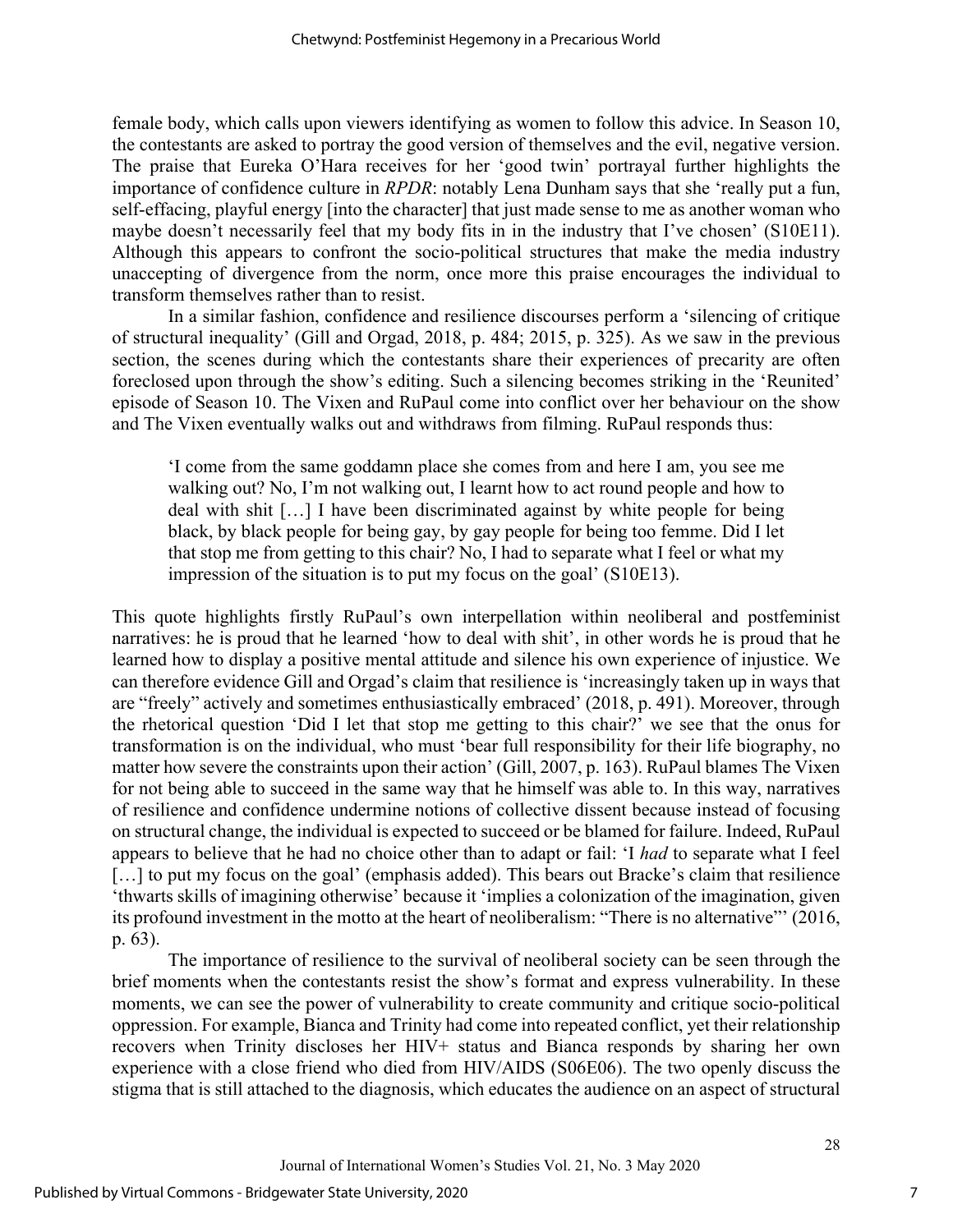oppression for the queer community. Similarly, Monique and Dusty Ray Bottoms open up about facing rejection from religious families, with Dusty having endured an involuntary exorcism before being forced to leave home (S10E03). In response, Monique declares 'it is so great to see such vulnerability,' highlighting a (temporary) rejection of postfeminist narratives. In this way, expressions of vulnerability are able to critique power structures and to bring contestants together. Yet – as discussed above – these scenes are immediately juxtaposed with shots of the runway, so that the show's format forecloses these contestatory moments.

It is true that at moments the judges do encourage the contestants to display vulnerability and to display kindness to their "sisters". However, I believe this kind of sisterhood is only acceptable when it improves the contestants' brand. Notably, the eventual winner of Season 6, Bianca, gives a speech selling herself as the best choice for America's Next Drag Superstar (S06E12). Rice questions whether Bianca's caustic humour is 'the best choice for the brand' because it could be off-putting to audiences. RuPaul responds to this remark by saying that 'it was interesting to see her vulnerability' in the speech. In this way, it appears that vulnerability is understood by the show as a quality that can improve the optics of a contestant's drag persona. This notion is reinforced through the award for "Miss Congeniality": the queen that fans believe was the most helpful towards their fellow contestants. The very fact that this is a fan-voted award demonstrates the commodification of certain qualities – the contestants are encouraged to present a drag persona that they can successfully sell to the *RPDR* audience. This notion of the drag artist as human capital was strikingly affirmed by Jasmine Masters (a competitor on Season 7) in an interview Schottmiller: 'You are a brand from that point [when you enter the competition], you know, so you have to treat yourself as a market, as a business' (2017, p. 283). Appearing too resilient and individualistic could be off-putting to the fan-consumer but the valorisation of vulnerability in response to this is not actually intended to undermine neoliberal narratives. In this way, it appears that the judges' calls to sisterhood and kindness are more a technique to build a brand than a real call to community.

Indeed, the contestants' attempts to build genuine community are undermined by one of the show's key catchphrases: 'This is not RuPaul's best friends' race'. This adds further weight to the notion that sisterhood is an appealing characteristic in a persona to be consumed rather than a characteristic that is valorised for its community-building promise. The catchphrase can further be understood to call upon the viewer to understand themselves as an individual within a competitive society, rather than as an individual within a potential community. In continuing to undermine notions of genuine community, the show also undermines the notion of collective dissent. In this way, through the occasional glimpses of the contestants' attempts to create community, we see the power of vulnerability in resistance; and equally how the show's format serves so strongly to undermine this and reassert narratives of resilience. It therefore appears that postfeminism is not only conditioned by neoliberalism but also contributes to the survival of neoliberalism through a psychological register that discourages resistance.

#### **A second psychological register**

In addition to Gill's psychological register, an analysis of *RPDR* brings to light a second psychological register: the internalisation of unhappiness. William Davies has suggested that 'capitalism would seem to require an optimal balance of happiness and unhappiness amongst its participants, if it is to be sustainable,' and that neoliberalism in particular has 'depended on an insatiable, debt-fuelled "unhappy consumer"' (2011, pp. 70–71). This unhappiness 'is reduced to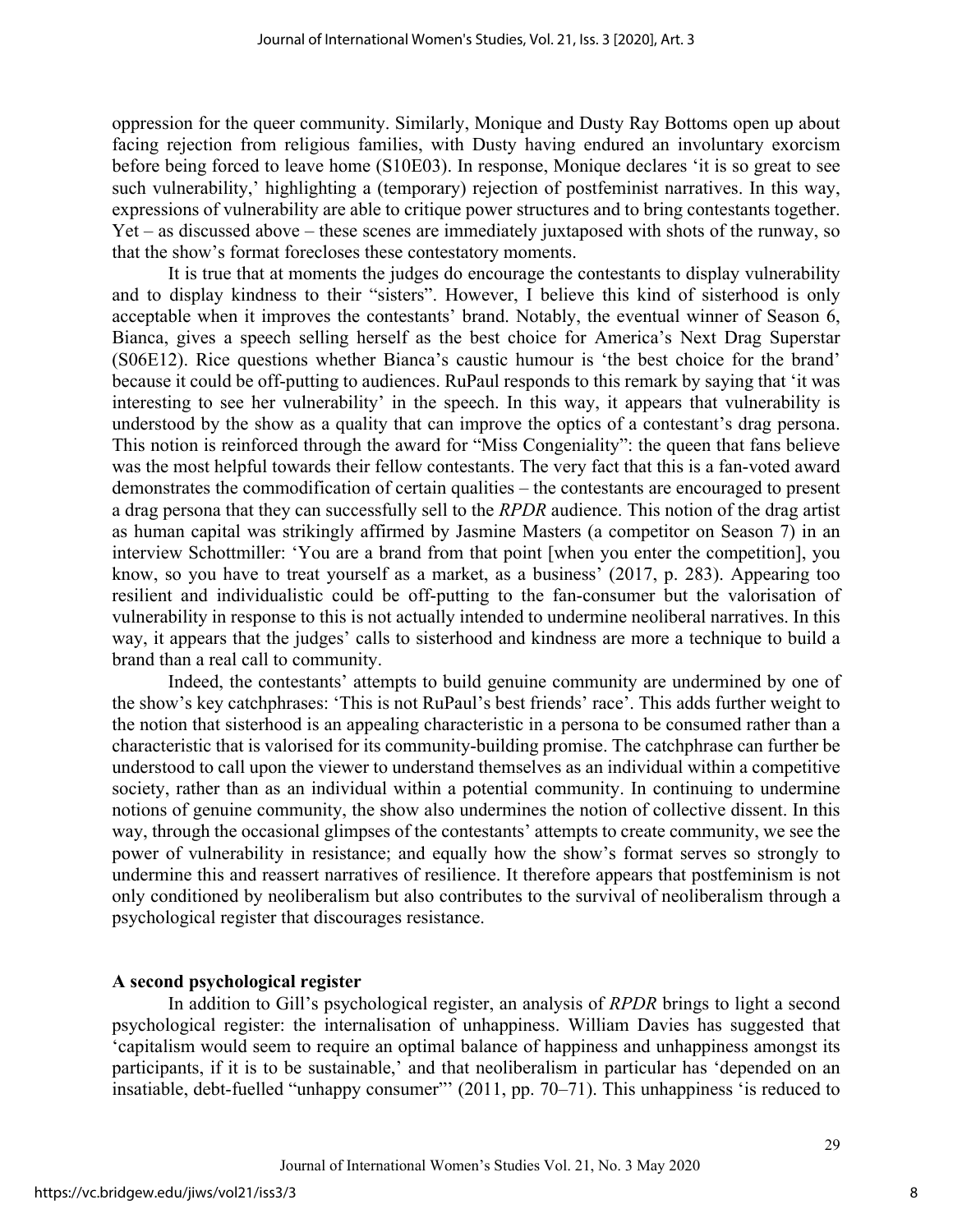a psychological tendency to be fed back into processes of production and consumption' (ibid, p. 73). In the first place, *RPDR* calls upon the viewer to want new, luxurious commodities such as luggage or jewellery through its product placement. Often this product placement is framed as satirising contemporary advertising, as when Adore and Laganja promote RuPaul's makeup product 'Glamazon'. The contestants use the wordplay of 'beating face,' which means putting on makeup in the drag community to play popular girls who are too busy putting on Glamazon to bully other students. The over-exaggerated acting and makeup highlight the techniques through which advertising targets teenage girls so that their performance is judged 'shockingly irreverent' (S06E07). Yet this is undermined because the subversion of advertising is itself used as advertising, as judge Leah Remini says, 'I want to buy your product and that's the most important thing'. This privileging of novelty is key because it maintains the viewer-consumer in a constant state of un-satisfaction, thereby encouraging spending to achieve a happiness that is, in fact, unattainable because true happiness 'would mean no longer seeking ever more and ever newer sources of satisfaction' (Davies, 2011, p. 72).

In the second place, *RPDR* calls upon the contestants to conform to an idealist postfeminist femininity that is actually unattainable. Hall-Araujo believes that the consumerism on *RPDR*  differs from conventional consumerism in that RuPaul's 'products are designed to reinforce a sense of perfect imperfection and self-acceptance among anyone who feels marginalized' (2016, p. 239). However, this statement is to some extent belied in that the show's beauty standards have become increasingly narrow, as the contestants have become 'younger, thinner and more fashionable' over the course of the show (Yudelman, 2017, p. 27). Yet, being young, thin and fashionable is no guarantee that your body will not face criticism. As we saw above, Courtney Act was often accused of 'resting on pretty' during her time on the show. Yet, in the 'Glitter Ball' episode, she is criticised for not wearing enough padding: 'If you're gonna shimmy your cakes, you have to have cakes […] You need to pad more, go rob a couch' (S06E11). This demonstrates that no matter how apparently perfect it might be, the body is understood to be 'unruly and requiring constant monitoring, surveillance, discipline and remodelling (and consumer spending) in order to conform to ever narrower judgements of "female attractiveness" (Gill, 2017, p. 616). Moreover, constant unhappiness with one's body is not just encouraged in the contestant but also in the viewer. For example, guest judge Tisha Campbell Martin declares 'well, I don't know whose legs I want more, Aquaria's or that goddamn Logan over there' (S10E04). While Aquaria is a contestant, Logan Browning is another guest judge. In referring to both within the same comment, Martin implicitly demonstrates that normative beauty standards are not just part of the rules of realness by which the contestants are judged but an ideal for all viewers to aspire to.

Furthermore, the format of *RPDR* understands drag to be men that transform themselves into women: when the contestants are presenting as male in the dressing room scenes, they are often dressed in casual clothes whereas when they are in drag, they are wearing high-fashion outfits, quality wigs and well-done makeup. Therefore, one can suggest that the viewer is led to an idealise a postfeminist femininity understood in a narrow sense and tightly related to purchase power. The importance of this can be seen in a debate which took place off-screen, when RuPaul said that he would not allow a trans woman who had transitioned to compete because: 'You can identify as a woman and say you're transitioning, but it changes once you start changing your body. It takes on a different thing; it changes the whole concept of what we're doing' (Aitkenhead, 2018). This is striking because it undermines the identity of trans women who have not paid to transition. And yet, contestants who have undergone plastic surgery to appear more feminine are allowed to compete. This highlights a double tendency to associate femininity with consumer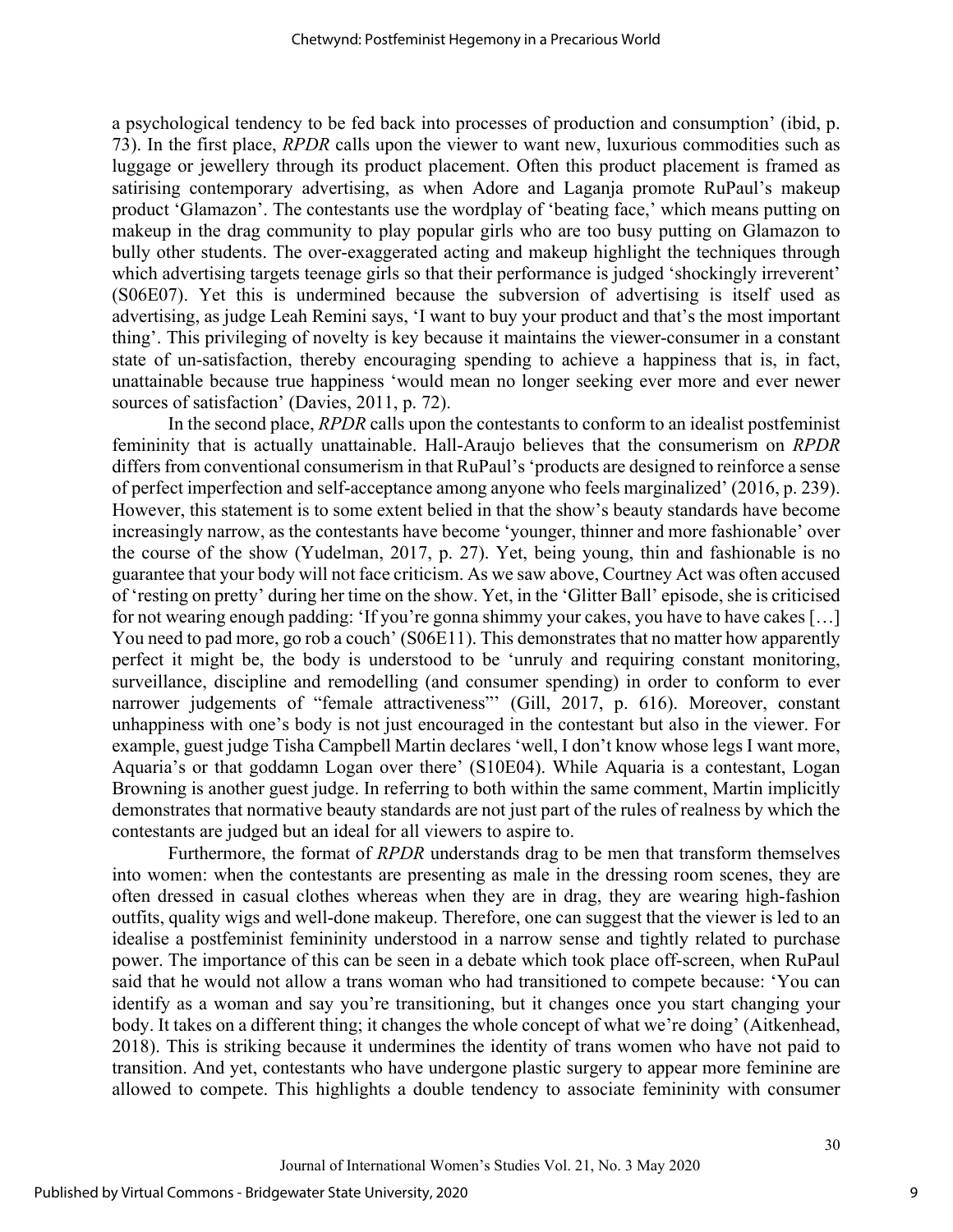spending: firstly, within the show as contestants can pay to transform their body and secondly, offscreen in terms of what RuPaul deems to be a 'real' woman. This second psychological register highlights the complex relationship between neoliberalism and postfeminism: neoliberalism seems to condition postfeminism according to its need for continued consumer spending whilst at the same time postfeminism appears to enable the survival of neoliberalism.

The two psychological registers work in tandem so that even as women are exhorted to be confident, they are also internalising a narrative of unhappiness. In Season 10, Monet X Change is repeatedly criticised for wearing a wig that gives her a short, bob cut and eventually she wears a longer hairstyle. Visage comments: 'I do want to take this moment to tell you Monet how stunningly beautiful you look tonight, why would you ever go back to your pussycat wig?' (S10E10). We see here how Monet is praised for conforming to the postfeminist feminine ideal promoted by the show, and yet implicit in this critique is a reminder of her flaws when she had short hair. Thus, we see how the attainment of the ideal femininity is always in the future, because it is, in fact unattainable. Similarly, in Season 6, Adore is repeatedly criticised over the course of several episodes so that she is essentially forced to cinch her waist and wear short skirts to attain a normative feminine beauty standard. When she does, she is told: 'I love the way you look Adore, your waist is cinched, you have legs, you're not cutting them off, let's savour this moment' (S06E07). Through Visage's gaze as a cis-gender woman this calls upon not only the contestants but also the female viewer to conform to social conventions of femininity such as wearing long hair or having a normatively attractive body. Moreover, as with Monet, there is an implicit temporality in 'let's savour this moment', suggesting that Adore has only temporarily done enough to achieve the feminine ideal and it will inevitably fade. This bears out Gill's claim that 'women's bodies are evaluated, scrutinised and dissected by women as well as men and are always at risk of failing' (2007, p. 149). The contradictory praise and criticism illustrate the two psychological registers: exhorted to confidence and yet encouraged to internalise unhappiness. Through these two psychological registers, happiness is eternally relegated to futurity in postfeminist culture, so that the need for self-transformation is perpetual and the survival of postfeminist-neoliberal society is ensured.

#### **Conclusion**

Examining cultural objects produced by minority communities allows us to truly grasp the extent of postfeminist cultural hegemony and to further interrogate and nuance its theoretical underpinnings. This paper contributed to the theorisation of the relationship between postfeminism and queer communities. It was argued that *RPDR* accepts only those identities that can be incorporated within contemporary heteronormative standards and therefore continues to marginalise gender non-conforming identities. This suggests that postfeminism is reliant on a binary understanding of gender, notably due to its definition of womanhood through the body. Furthermore, this paper used an analysis of *RPDR* to further explore the relationship between postfeminism and neoliberalism. It was firstly argued that postfeminism has become increasingly dependent on a psychological register of dispositions such as positive mental attitude and selftransformation that help precarious subjects to survive. Secondly, it was shown that these dispositions ensure the survival of neoliberal society because they evacuate notions of collective dissent or structural change. Finally, it was argued that there is a second psychological register, predicated on the internalisation of unhappiness which works in tandem with Gill's original psychological register to ensure the survival of postfeminism and neoliberalism. In this way, it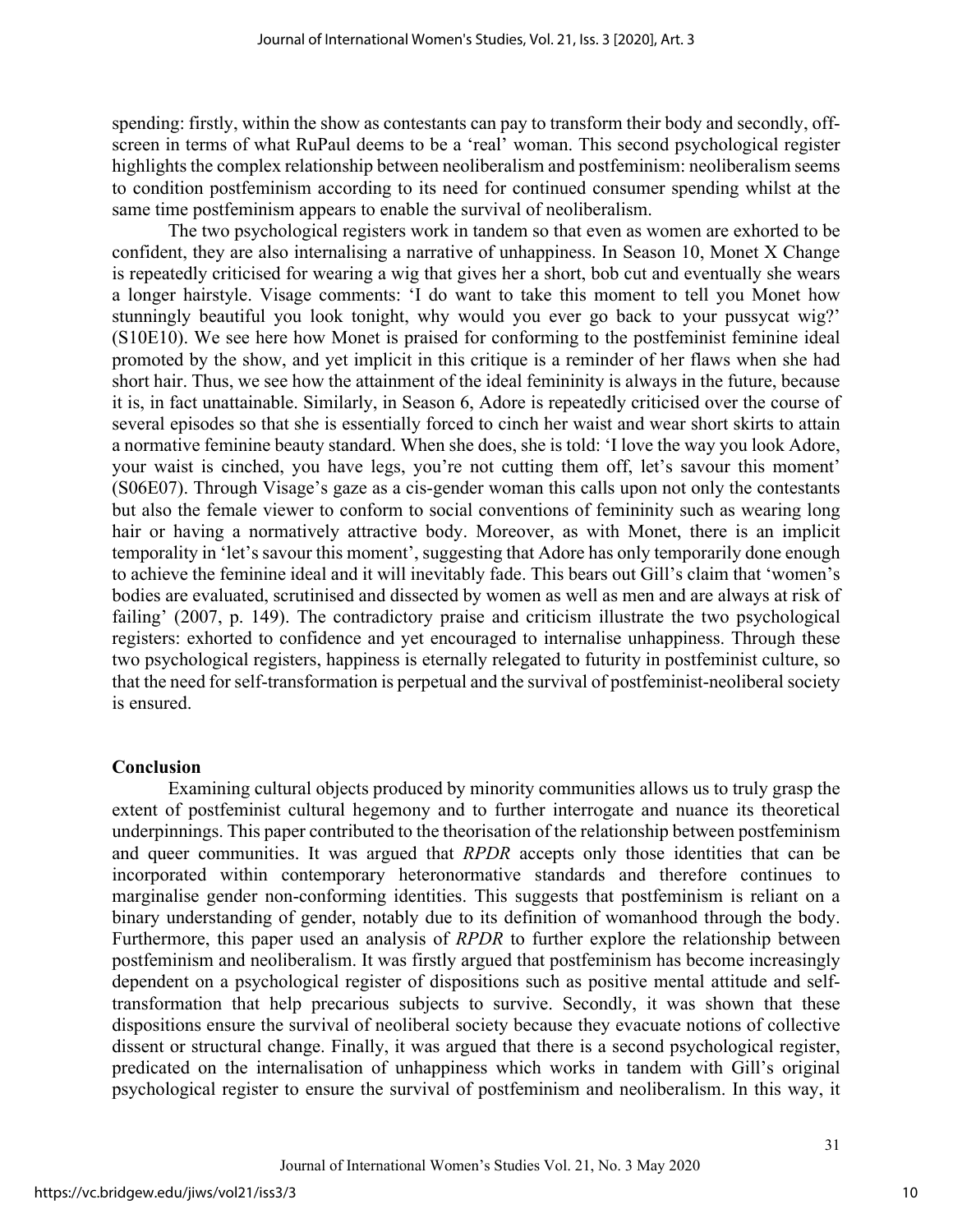becomes possible to identify a reciprocal relationship between neoliberalism and postfeminism. On the one hand, neoliberalism conditions postfeminism: Gill's psychological register is made up of dispositions for survival as a precarious subject and the second psychological register is predicated on consumption. Yet on the other hand, neoliberalism appears dependent on postfeminism: it is these two psychological registers that minimise dissent and ensure the futurity of happiness. I believe that nuancing and interrogating our understanding of this reciprocal relationship is essential if we are to work towards an intersectional feminism capable of resisting contemporary neoliberal hegemony.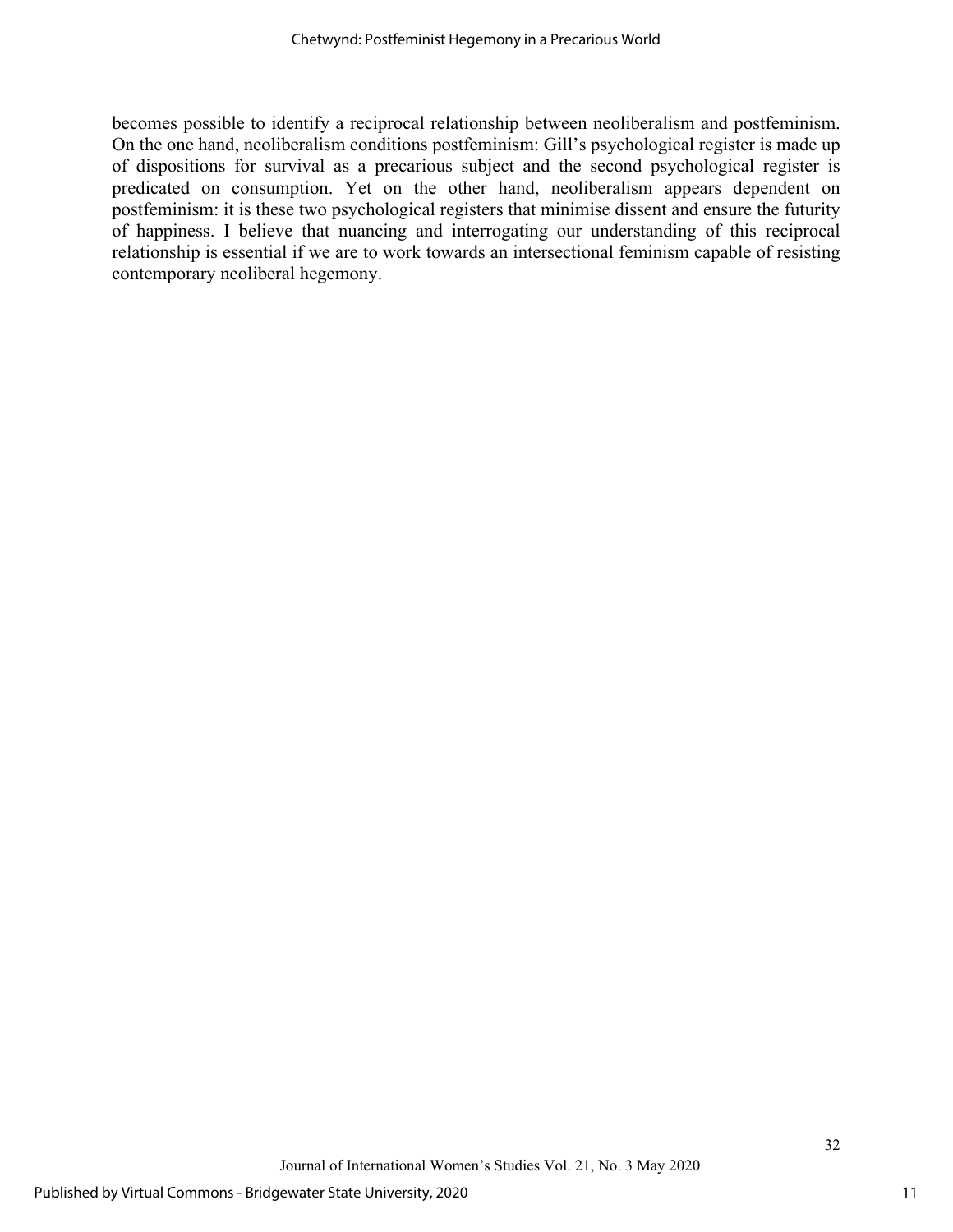**References**

- Aitkenhead, D. (2018). RuPaul: "Drag is a big f-you to male-dominated culture". *The Guardian*  [online]. Available at: https://www.theguardian.com/tv-and-radio/2018/mar/03/rupauldrag-race-big-f-you-to-male-dominated-culture [Accessed 05.01.19].
- Bracke, S. (2016). Bouncing Back: vulnerability and resistance in times of resilience. In Butler, J., Gambetti, Z., and Sabsay, L. (Eds.), *Vulnerability in resistance* (pp. 53 – 75). Durham: Duke University Press.
- Braun, V. (2017). Rethinking Ruskins' wife's vulva. In Elias, A.S., Gill, R., and Sharff, C., (Eds.), *Aesthetic Labour: Rethinking beauty politics in neoliberalism* (pp. 67–82). Ebook: Palgrave Macmillan.
- Brennan, N., and Gudelunas, D. (2017). Introduction. In Brennan, N., and Gudelunas, D. (Eds.), *RuPaul's Drag Race and the shifting visibility of Drag Culture: The boundaries of reality TV* (pp. 1–14). Ebook: Palgrave Macmillan.
- Brown, W. (2015). *Undoing the Demos: Neoliberalism's stealth revolution*. Princeton: Princeton University Press.
- Butler, J. (2013). For White Girls Only? Postfeminism and the Politics of Inclusion. *Feminist Formations,* 25(1), 35–58.
- Butler, J. (1993). *Bodies That Matter: On the Discursive Limits of "Sex".* New York: Routledge.
- ---- (2004). *Precarious Life: The Powers of Mourning and Violence*. London: Verso.
- Daems, J. (2014). Introduction: RuPaul's Ambivalent Appropriation of Pop Culture. In Daems, J. (Ed.), *The Makeup of RuPaul's Drag Race: Essays on the Queen of Reality Shows* (pp. 3– 12). Jefferson: McFarland & Co.
- Davies, W. (2011). The Political economy of unhappiness. *New Left Review,* Vol. 71, pp. 65–80.
- Darnell, A. and Tabatabai, A. (2017). The Werk that remains: Drag and the mining of the idealised female form. In: Brennan, N., and Gudelunas, D. (Eds.), *RuPaul's Drag Race and the shifting visibility of drag culture: The boundaries of reality TV* (pp. 91–102). Ebook: Palgrave Macmillan.
- Dosekun, S. (2015). For Western Girls Only? Post-feminism as transnational culture. *Feminist Media Studies,* 15(16), 960 – 975.
- Genz, S. and Brabon, B. (2009). *Postfeminism cultural texts and theories*. Edinburgh: Edinburgh University Press.
- Gill, R. (2007). Postfeminist media culture: elements of a sensibility. *European Journal of Cultural Studies,* Vol. 10(2), 147–166.
- ---- (2017). The affective, cultural and psychic life of postfeminism: A postfeminist sensibility 10 years on. *European Journal of Cultural Studies*, Vol. 20 (6), 606–626.
- Gill, R. and Orgad, S. (2015). The Confidence Cult(ure). *Australian Feminist Studies*, 30(86),  $325 - 344.$
- ---- (2018). The Amazing bounce-backable woman: Resilience and the psychological turn in neoliberalism. *Sociological Research Online,* Vol 23 (2) 477 – 495.
- Hall-Araujo, L. (2016). Ambivalence and the 'American Dream' on *RuPaul's Drag Race*. *Film, Fashion & Consumption* Vol. 5(2), 233 – 241.
- Kohlsdorf, K. (2014). Policing the proper queer subject: *RuPaul's Drag Race* in the neoliberal 'post' moment. In Daems, J. (Ed.), *The Makeup of RuPaul's Drag Race: Essays on the Queen of Reality Shows* (pp. 67 – 87). Jefferson: McFarland & Co.
- Ludwig, G. (2016). Desiring Neoliberalism. *Sex Res Soc Policy*, Vol 13, 417 427.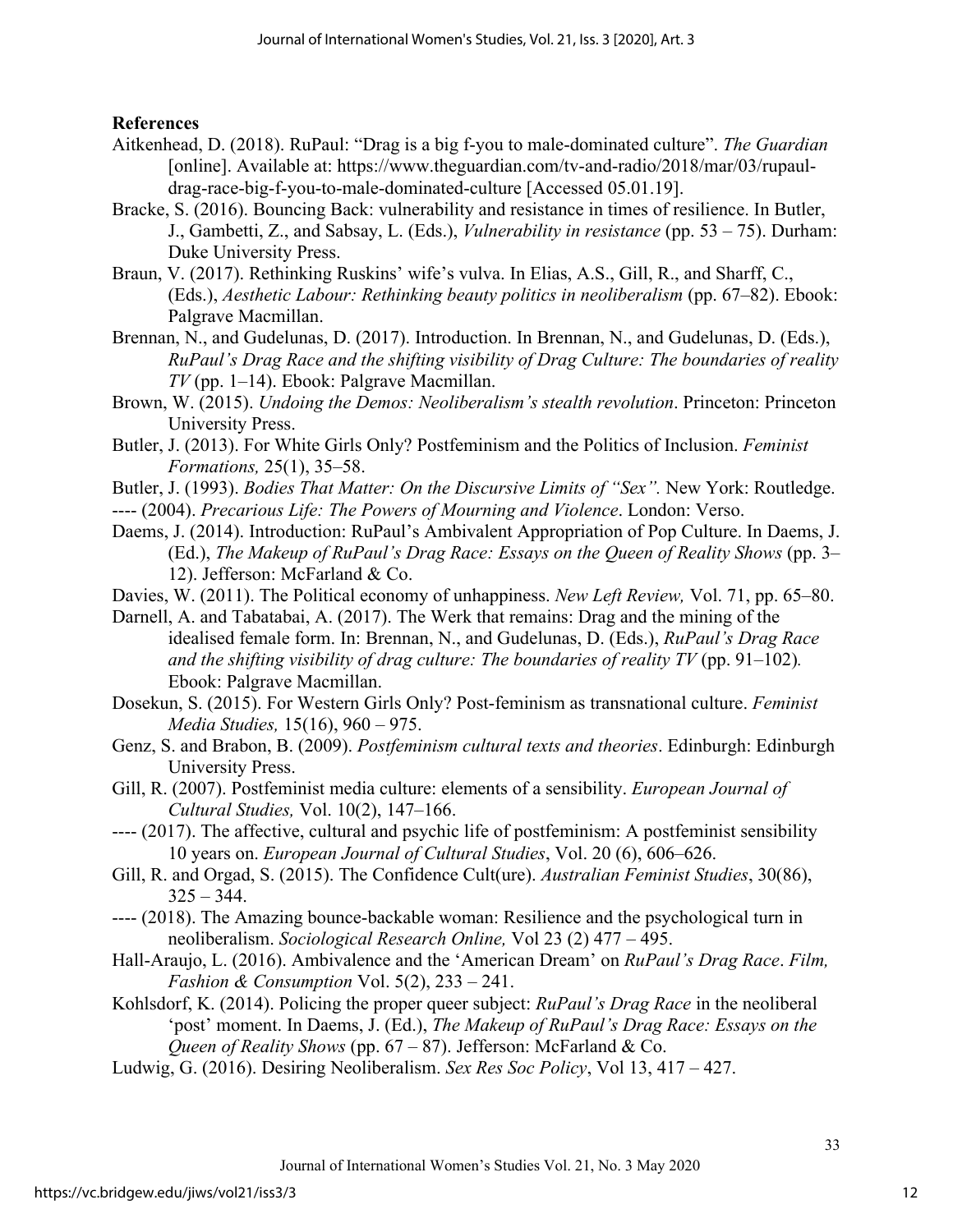- McNicholas Smith, Kate. (2017). Lesbian Brides: Post-Queer Popular Culture. *Feminist Media Studies* 17(3), 315–331.
- (S06E01). Murray, N. (Director). (2014, 24 February). RuPaul's Big Opening [Television series episode]. In *RuPaul's Drag Race*; New York, NY: Logo TV.
- (S06E02). Murray, N. (Director). (2014, 03 March). RuPaul's Big Opening Part II [Television series episode]. In *RuPaul's Drag Race*; New York, NY: Logo TV.
- (S06E05). Murray, N. (Director). (2014, 24 March). Snatch Game [Television series episode]. In *RuPaul's Drag Racel*; New York, NY: Logo TV.
- (S06E06). Murray, N. (Director). (2014, 31 March). Oh No She Betta Don't! [Television series episode]. In *RuPaul's Drag Race*; New York, NY: Logo TV.
- (S06E07). Murray, N. (Director). (2014, 07 April). Glamazon by ColorEvolution [Television series episode]. In *RuPaul's Drag Race*; New York, NY: Logo TV.
- (S06E08). Murray, N. (Director). (2014, 07 April). Drag Queens of Comedy [Television series episode]. In *RuPaul's Drag Race*; New York, NY: Logo TV.
- (S06E09). Murray, N. (Director). (2014, 14 April). Drag Queens of [Television series episode]. In *RuPaul's Drag Race*; New York, NY: Logo TV.
- (S06E11). Murray, N. (Director). (2014, 28 April). Glitter Ball [Television series episode]. In *RuPaul's Drag Race*; New York, NY: Logo TV.
- (S06E12). Murray, N. (Director). (2014, 05 May). Sissy that Walk! [Television series episode]. In *RuPaul's Drag Race*; New York, NY: Logo TV.
- (S10E02). Murray, N. (Director). (2018, 29 March). PharmaRusical! [Television series episode]. In *RuPaul's Drag Race*; New York, NY: VH1.
- (S10E03). Murray, N. (Director). (2018, 05 April). Tap that App RuPaul [Television series episode]. In *RuPaul's Drag Race*; New York, NY: VH1.
- (S10E04). Murray, N. (Director). (2018, 12 April). The Last Ball on Earth [Television series episode]. In *RuPaul's Drag Race*; New York, NY: VH1.
- (S10E06). Murray, N. (Director). (2018, 26 April). Drag Con Panel [Television series episode]. In *RuPaul's Drag Race*; New York, NY: VH1.
- (S10E07). Murray, N. (Director). (2018, 03 May). Snatch Game [Television series episode]. In *RuPaul's Drag Race*; New York, NY: VH1.
- (S10E08). Murray, N. (Director). (2018, 10 May). The Unauthorised Rusical [Television series episode]. In *RuPaul's Drag Race*; New York, NY: VH1.
- (S10E10). Murray, N. (Director). (2018, 24 May). Social Media Kings into Queens [Television series episode]. In *RuPaul's Drag Race*; New York, NY: VH1.
- (S10E11). Murray, N. (Director). (2018, 07 June). Evil Twins [Television series episode]. In *RuPaul's Drag Race*; New York, NY: VH1.
- (S10E13). Murray, N. (Director). (2018, 21 June). Queens Reunited [Television series episode]. In *RuPaul's Drag Race*; New York, NY: VH1.
- Pomerantz, A. (2017). Big-Girls Don't Cry: Portrayals of the Fat Body in *RuPaul's Drag Race*. In Brennan, N., Gudelunas, D., (Eds.) *RuPaul's Drag Race and the shifting visibility of drag culture: The boundaries of reality TV* (pp. 103 – 120). Ebook: Palgrave Macmillan.
- Quinan, C. (2017). Gender (in)securities: Surveillance and Transgender Bodies in a Post-9/11 era of Neoliberalism. In Leese, M. and Wittendorp, S., (Eds.), *Security/ Mobility: Politics of Movement* (pp. 154 – 170)*.* Manchester: Manchester University Press.
- Schottmiller, C. (2017). Reading RuPaul's Drag Race: Queer Memory, Camp Capitalism and RuPaul's Drag Empire. Unpublished PhD Thesis, University of California Los Angeles.